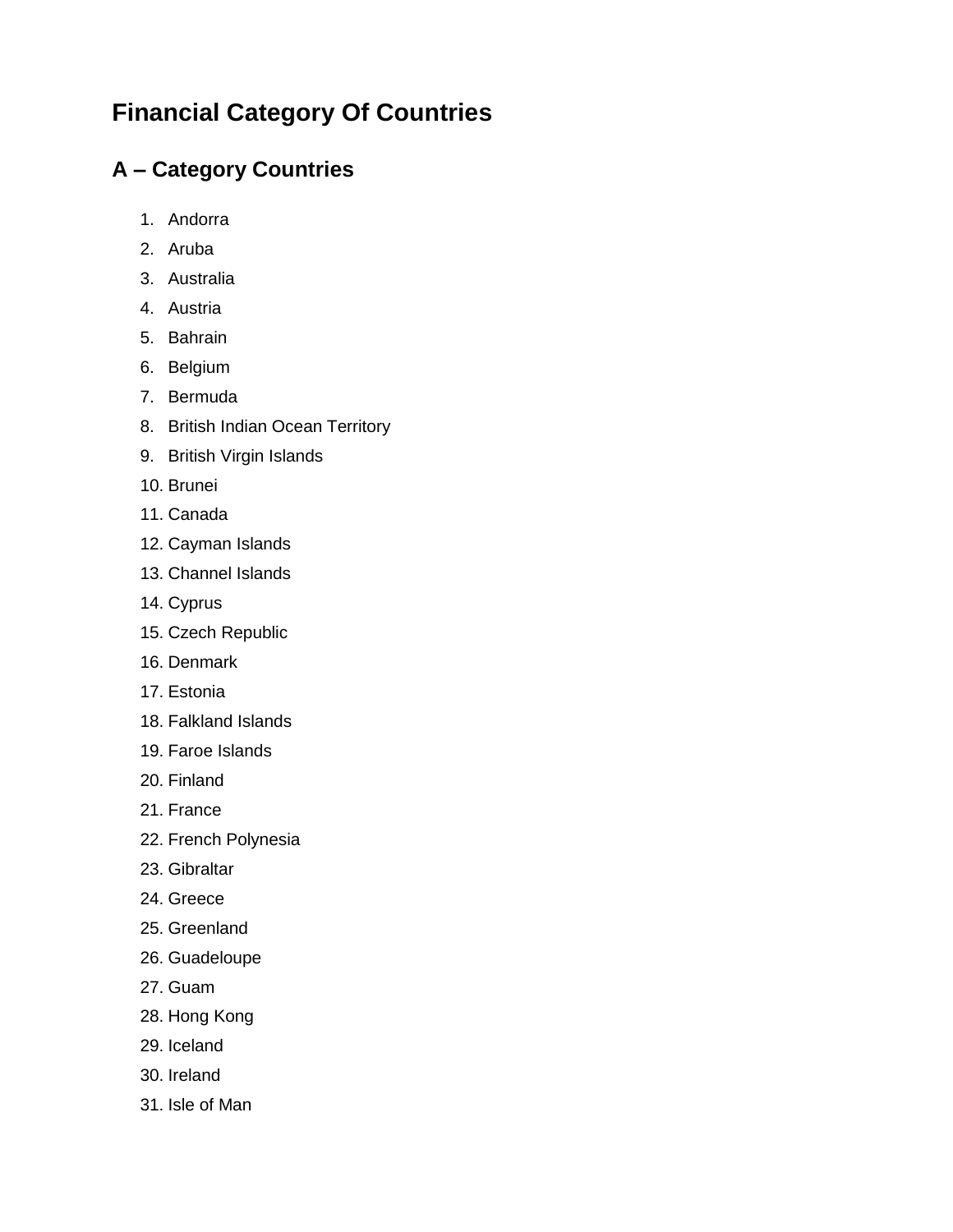- 32. Israel
- 33. Italy
- 34. Japan
- 35. Kuwait
- 36. Liechtenstein
- 37. Lithuania
- 38. Luxembourg
- 39. Macau
- 40. Malta
- 41. Martinique
- 42. Monaco
- 43. Netherlands
- 44. Netherlands Antilles
- 45. New Caledonia
- 46. New Zealand
- 47. Norfolk Island
- 48. Norway
- 49. Oman
- 50. Poland
- 51. Portugal
- 52. Puerto Rico
- 53. Qatar
- 54. Reunion
- 55. Saint Pierre and Miquelon
- 56. San Marino
- 57. Saudi Arabia
- 58. Singapore
- 59. Slovakia
- 60. Slovenia
- 61. South Korea
- 62. Spain
- 63. Svalbard and Jan Mayen Islands
- 64. Sweden
- 65. Switzerland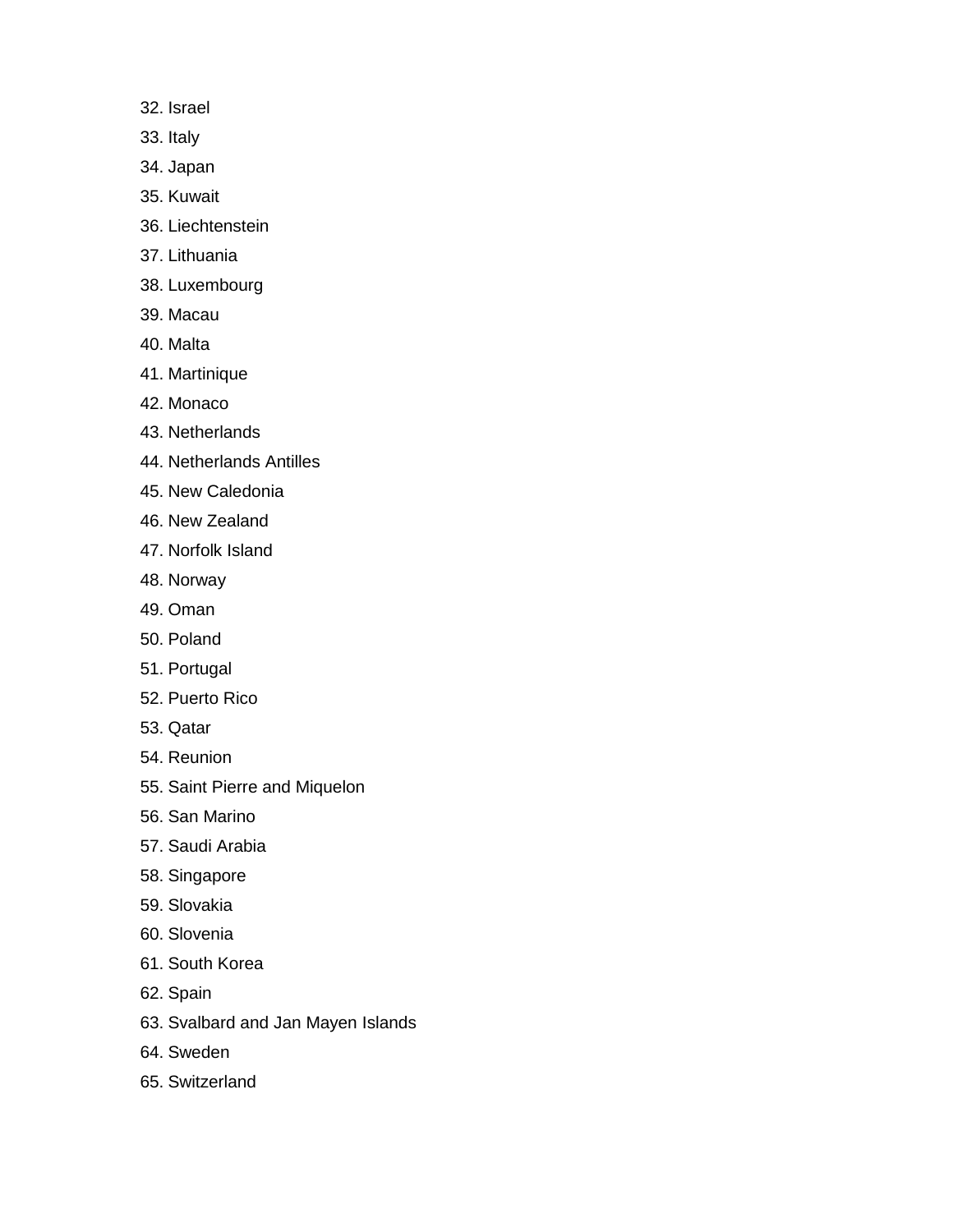66. Taiwan

- 67. Trinidad and Tobago
- 68. Turks and Caicos Islands
- 69. United Arab Emirates
- 70. United Kingdom
- 71. United States of America
- 72. Vatican City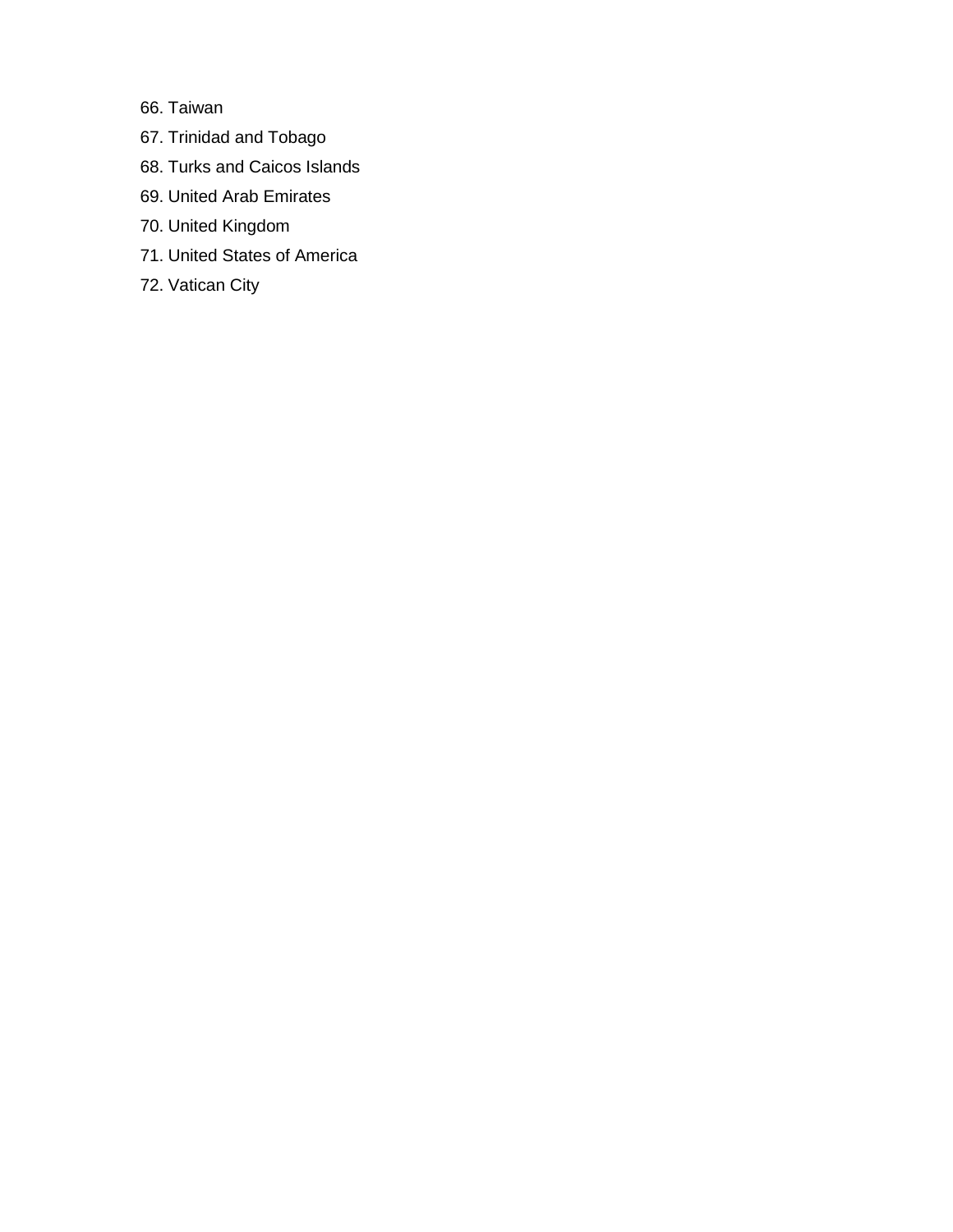## **B – Category Countries**

- 1. Algeria
- 2. Anguilla
- 3. Antigua and Barbuda
- 4. Argentina
- 5. Azerbaijan
- 6. Bahamas
- 7. Barbados
- 8. Belize
- 9. Botswana
- 10. Brazil
- 11. Bulgaria
- 12. Chile
- 13. China
- 14. Christmas Island
- 15. Colombia
- 16. Costa Rica
- 17. Croatia
- 18. Cuba
- 19. Dominican Republic
- 20. Equatorial Guinea
- 21. French Guiana
- 22. Gabon
- 23. Grenada
- 24. Hungary
- 25. Iran
- 26. Iraq
- 27. Jordan
- 28. Kazakhstan
- 29. Latvia
- 30. Lebanon
- 31. Libya
- 32. Macedonia
- 33. Malaysia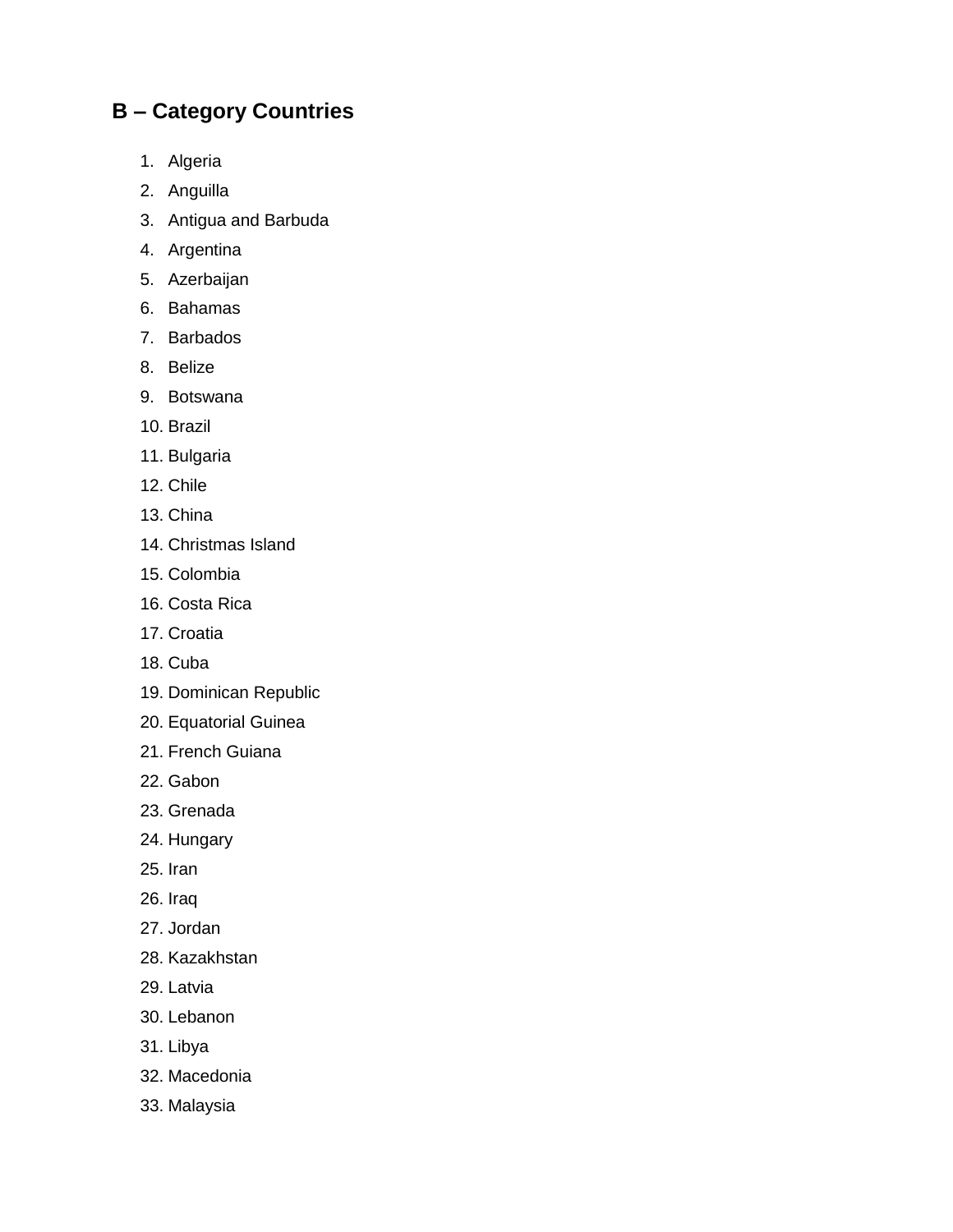- 34. Maldives
- 35. Mauritius
- 36. Mexico
- 37. Montenegro
- 38. Northern Cyprus
- 39. Northern Mariana Islands
- 40. Palau
- 41. Panama
- 42. Peru
- 43. Romania
- 44. Russia
- 45. Saint Martin
- 46. Saint Vincent and the Grenadines
- 47. Serbia
- 48. Seychelles
- 49. South Africa
- 50. Suriname
- 51. Thailand
- 52. Tunisia
- 53. Turkey
- 54. Turkmenistan
- 55. Uruguay
- 56. US Virgin Islands
- 57. Venezuela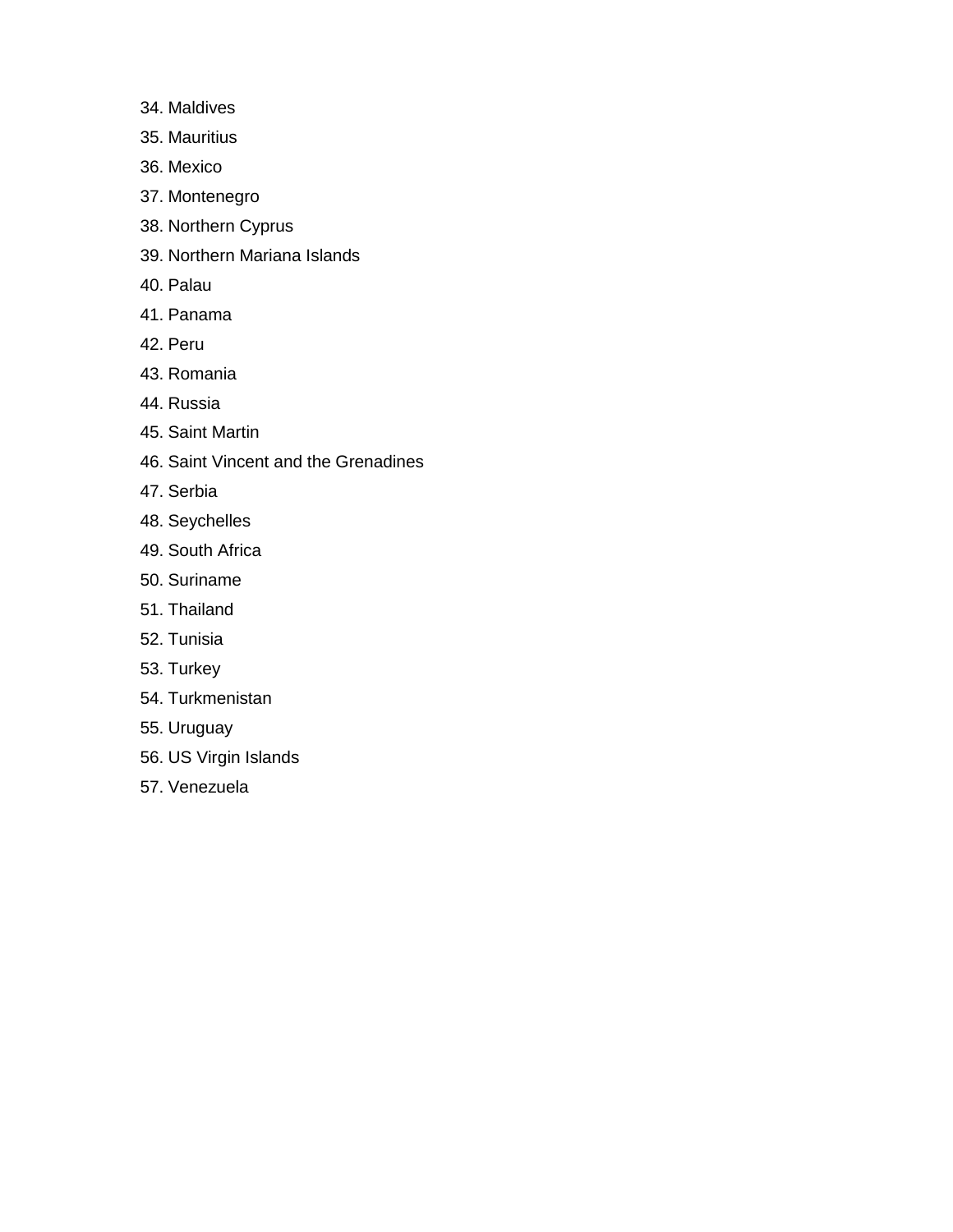## **C – Category Countries**

- 1. Afghanistan
- 2. Albania
- 3. American Samoa
- 4. Angola
- 5. Armenia
- 6. Bangladesh
- 7. Belarus
- 8. Benin
- 9. Bhutan
- 10. Bolivia
- 11. Bosnia-Herzegovina
- 12. Bougainville
- 13. Burkina Faso
- 14. Burundi
- 15. Cambodia
- 16. Cameroon
- 17. Cape Verde
- 18. Central African Republic
- 19. Chad
- 20. Cocos (Keeling) Islands
- 21. Comoros
- 22. Congo Brazzaville
- 23. Congo Kinshasa
- 24. Cook Islands
- 25. Cote d'Ivoire
- 26. Djibouti
- 27. Dominica
- 28. East Timor
- 29. Ecuador
- 30. Egypt
- 31. El Salvador
- 32. Eritrea
- 33. Ethiopia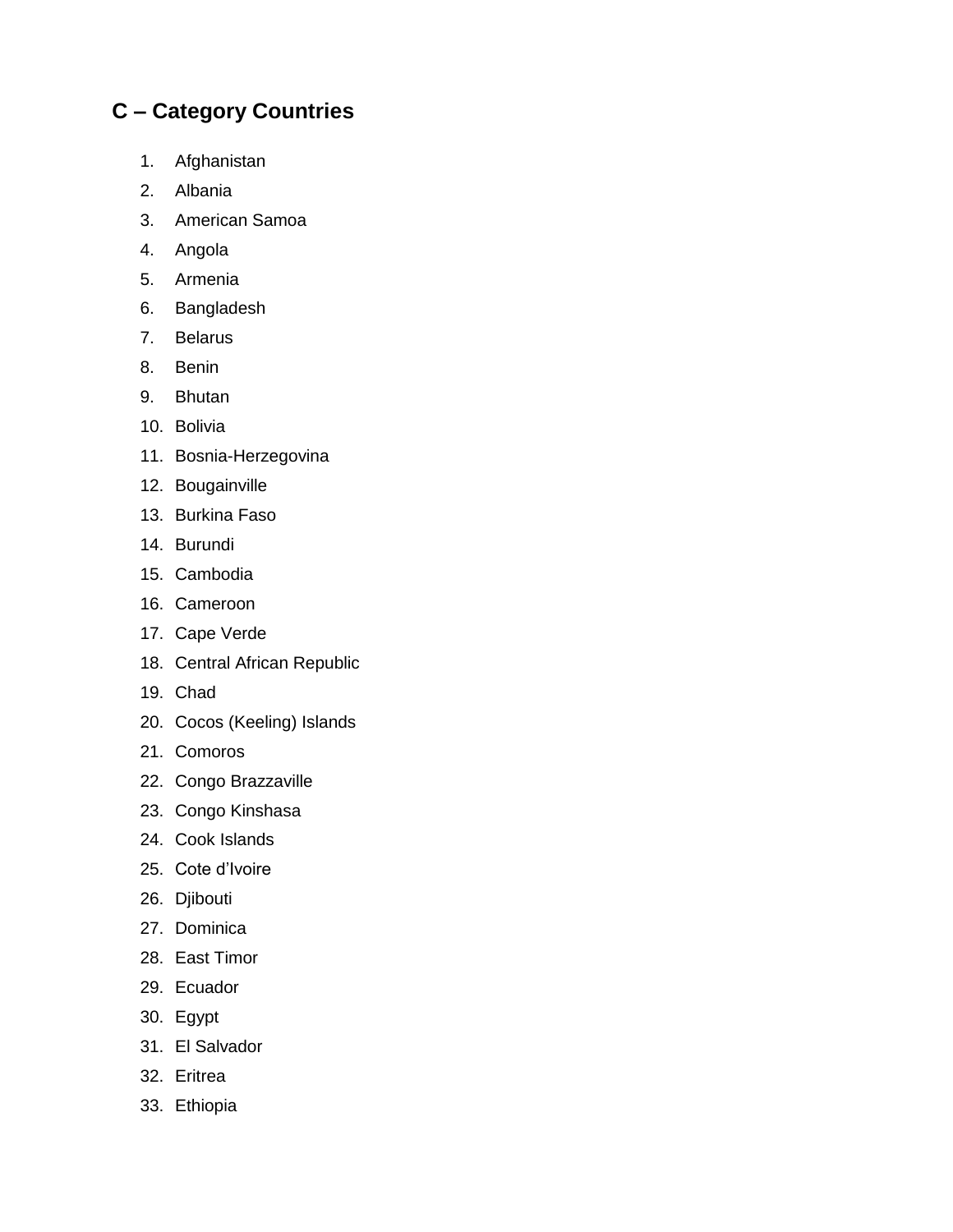- 34. Fiji
- 35. Gambia
- 36. Georgia
- 37. Ghana
- 38. Guatemala
- 39. Guinea
- 40. Guinea-Bissau
- 41. Guyana
- 42. Haiti
- 43. Honduras
- 44. India
- 45. Indonesia
- 46. Jamaica
- 47. Kenya
- 48. Kiribati
- 49. Kosovo
- 50. Kyrgyzstan
- 51. Laos
- 52. Lesotho
- 53. Liberia
- 54. Madagascar
- 55. Malawi
- 56. Mali
- 57. Marshall Islands
- 58. Mauritania
- 59. Mayotte
- 60. Micronesia
- 61. Moldova
- 62. Mongolia
- 63. Montserrat
- 64. Morocco
- 65. Mozambique
- 66. Myanmar
- 67. Namibia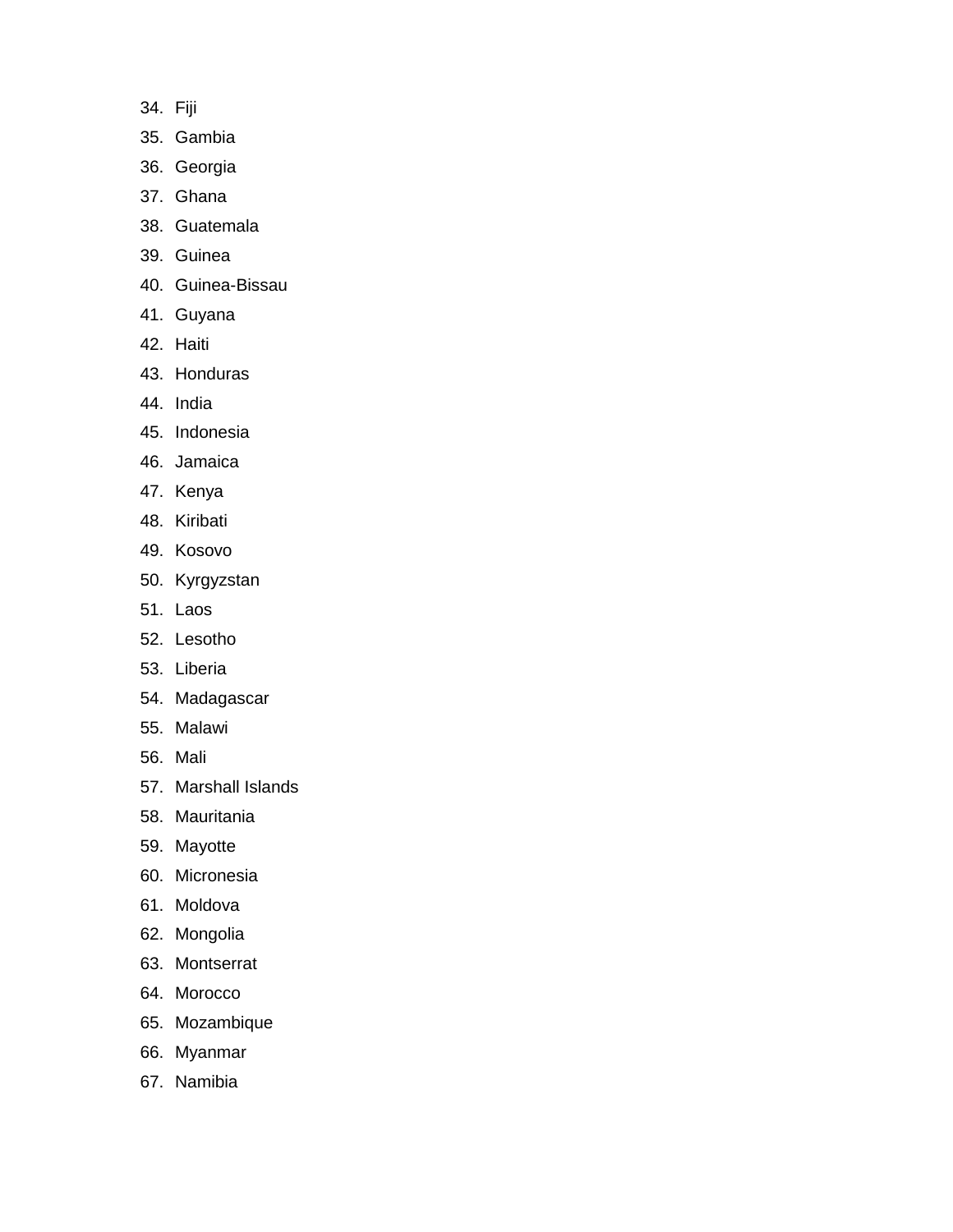- 68. Nauru
- 69. Nepal
- 70. Nicaragua
- 71. Niger
- 72. Nigeria
- 73. Niue Island
- 74. North Korea
- 75. Pakistan
- 76. Palestine
- 77. Papua New Guinea
- 78. Paraguay
- 79. Philippines
- 80. Pitcairn Islands
- 81. Rwanda
- 82. Saint Helena
- 83. Saint Kitts and Nevis
- 84. Saint Lucia
- 85. Samoa
- 86. Sao Tome and Principe
- 87. Senegal
- 88. Sierra Leone
- 89. Solomon Islands
- 90. Somalia
- 91. South Sudan
- 92. Sri Lanka
- 93. Sudan
- 94. Swaziland
- 95. Syria
- 96. Tajikistan
- 97. Tanzania
- 98. Togo
- 99. Tokelau Islands
- 100.Tonga
- 101.Tuvalu